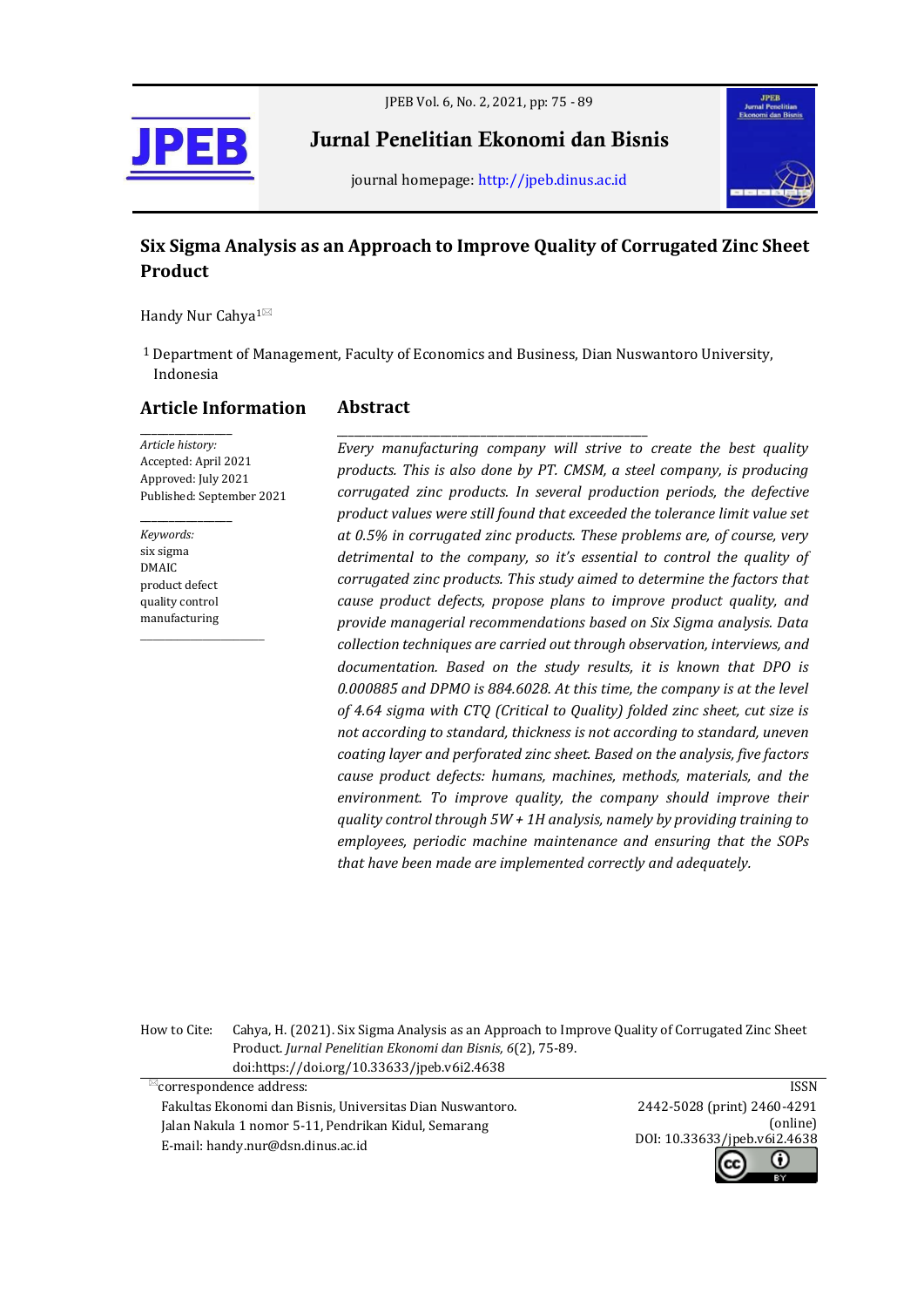# **INTRODUCTION**

 Product quality is one of the benchmarks for improving product purchasing decisions (Schmuck & Benke, 2020). So, companies must constantly make innovations to improve the quality of the products produced (GUAN et al., 2009), through manufacturing, using high-quality material, or even by regularly doing innovation (Prendeville & Bocken, 2017). Quality products will increase customer satisfaction (Suresh & Vasantha, 2021) so repeat purchases will occur (Hsu et al., 2015; Kunamaneni et al., 2019) and create long-term cooperative relationships that can increase profits for the company (Navío-Marco et al., 2019; Tremblay et al., 2019). To create quality products, companies are required to be able to optimize the use of their resources (Lyu et al., 2020) efficiently by using effective methods so that companies can create quality products by optimizing the use of their resources without having to spend a lot of money to buy additional resources (Herron & Hicks, 2008; Pyzdek & Keller, 2013; Romdony et al., 2018).

The manufacturing process consists of 3 stages (Gaspersz, 2005; Malviya, 2021), namely Input, Process, and Output. There are often problems with products that do not meet good quality product standards (defects). Products that do not pass the quality test will undoubtedly cause a lot of harm to the company because these products must be recycled or destroyed. Defective products can cause additional production costs (Jirasukprasert et al., 2015; Younge & Tong, 2018), so that the number of defective products as much as possible must be reduced to near zero value so that the company can minimize additional production costs.

According to data in the Indonesian Ministry of Industry, 316 industries have been registered (Kementrian Perindustrian Indonesia, 2020). Based on The World Steel Association, it was noted that in 2019 Indonesia was in the 26th position in the world for processing raw steel products with a total production of 6.4 million tons. The processed steel products also range from zinc-coated steel, lightweight steel roof trusses, iron pipes, frame beams, and so on (World Steel Association, 2019). PT. CMSM is a company engaged in the light steel processing sector, which has been operating since 2011 and started producing commercial products in 2014, It has 80 employees in the production sector with a 3-shift work system and 22 employees in the managerial sector, located on Cikarang, Bekasi, West Java. There are two types of products made: corrugated zinc sheet steel 0.20 x 762 and plain zinc steel  $0.20 \times 914$ . The optimal production capacity for corrugated zinc is 4,000 tons/month and produces 800,000 pcs / month.

Based on the data obtained along with observation, it shows that the corrugated zinc product defects are still above the reasonable threshold set by the company of 0.5%, so this study is carried out to understand what this causes. Products that do not pass the quality control check cannot be further processed for packaging at the warehouse, so they must be melted back to be reproduced (recycled). Based on the data collected, the number of defect products in several production periods still exceeded the maximum allowable limit, the data could be seen in Table 1.

Based on data on defect products in October, November, and December 2019, the highest number of defect products was in October 2019, with an average value of 0.5393%, while in November 2019 was 0.3666%. Followed by December 2019 was 0, 3977% tends to be stable below the tolerance threshold that the company of 0.5% has set. We use late 2019 production data in this study, as the company keeps the last-one-year-production data confidential, so the shareable data is the 2019 production recap.

According to Render & Heizer (Heizer, Jay., 2017), several methods can be used to overcome defect product problems, including Continuous Improvement, Kaizen, and Six Sigma. Continuous Improvement and Kaizen methods overcome quality problems by taking continuous improvement actions on production parts that are not yet optimal to reduce the number of defective products (Render & Heizer, 2001). The Continuous Improvement and Kaizen will be efficiently applied if the factors causing the appearance of defective products are known (Prendeville & Bocken, 2017; Tjiptono, F., dan Diana, 2012; Tjiptono, 2003), so that the focus of improvement can be optimized on the causes of defect products.

Six Sigma methodology can diagnose the root of the problem, both in quality improvement and processing time efficiency (Desai, 2017; Jirasukprasert et al., 2015). Six Sigma is a methodology that focuses on eliminating the causes of variations or defects in a product or production process (Martin, 2008). In today's dynamic industry, quality alone is not enough to achieve customer satisfaction (Ferreira et al., 2015), however, supply of good quality goods must be delivered consistently according to the delivery schedule (Desai, 2017; Lyu et al., 2020). According to De Mast (Marques & Matthé, 2017)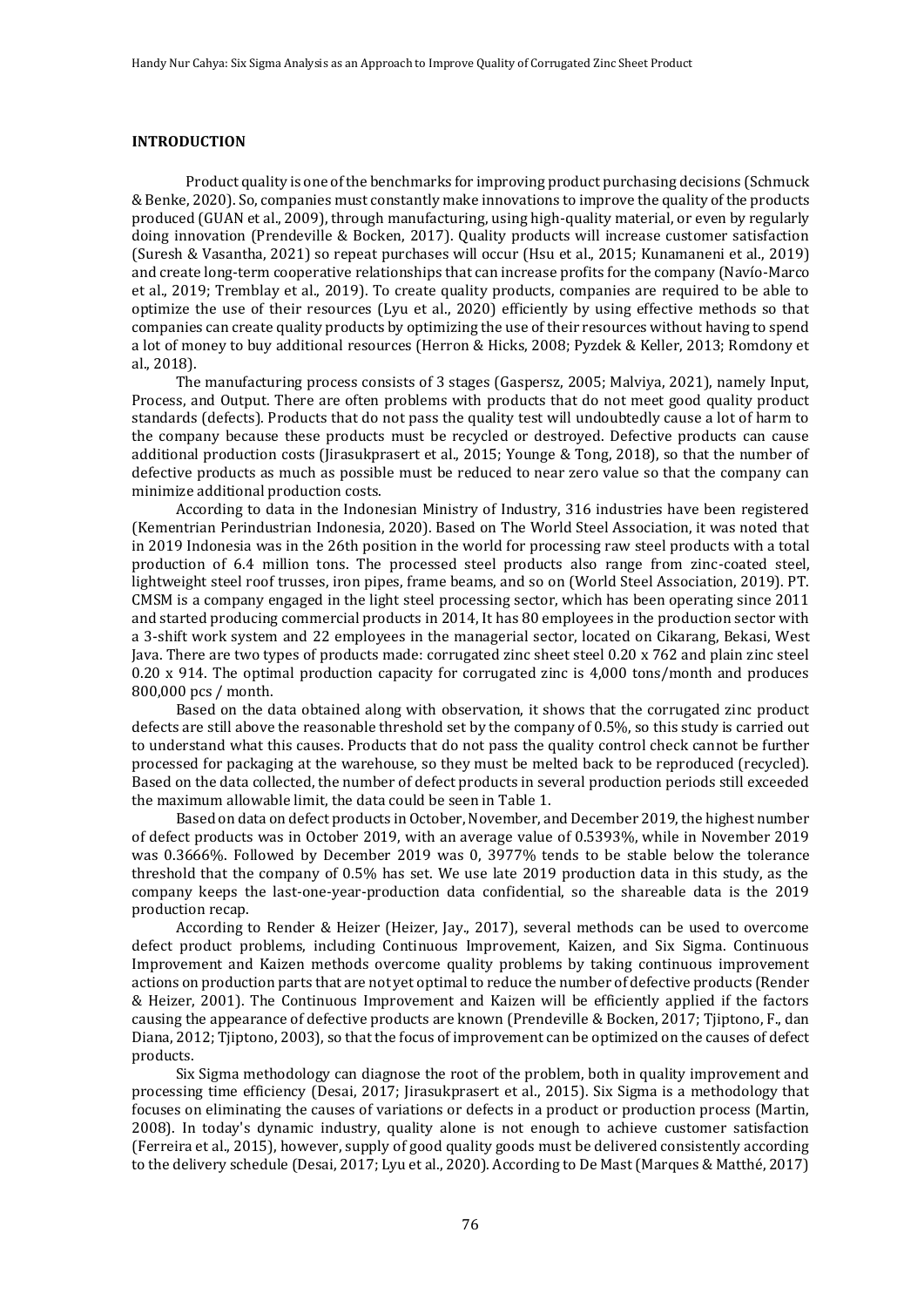the production process has reached perfection based on six sigma if it only produces no more than 3.4 defects out of 1,000,000 opportunities (defects per million opportunities). However, this is undoubtedly very difficult to achieve. So, company tend to focus to minimize defective product to near zero (zero defects).

| Periods    | Amount of        | <b>Amount of Product</b> | Percentage (%)   |
|------------|------------------|--------------------------|------------------|
|            | Production       | Defect                   |                  |
| October    |                  |                          |                  |
| Oct week 1 | 142.515          | 653                      | 0,4584%          |
| Oct week 2 | 171.018          | 639                      | 0,3741%          |
| Oct week 3 | 184.109          | 1.286                    | 0,699%           |
| Oct week 4 | 165.048          | 605                      | 0,367%           |
| Oct week 5 | 163.934          | 1.308                    | 0,798%           |
|            |                  | average                  | 0,5393%          |
| November   |                  |                          |                  |
| Nov week 1 | $\boldsymbol{0}$ | $\theta$                 | $\boldsymbol{0}$ |
| Nov week 2 | 201.697          | 630                      | 0,3126%          |
| Nov week 3 | 178.211          | 512                      | 0,2874%          |
| Nov week 4 | 188.684          | 715                      | 0,3794%          |
| Nov week 5 | 224.245          | 1092                     | 0,4871%          |
|            |                  | average                  | 0,3666%          |
| December   |                  |                          |                  |
| Dec week 1 | 219.784          | 631                      | 0,2874%          |
| Dec week 2 | 189.647          | 717                      | 0,3785%          |
| Dec week 3 | 197.341          | 961                      | 0,4872%          |
| Dec week 4 | 213.519          | 934                      | 0,4378%          |
| Dec week 5 | $\boldsymbol{0}$ | $\boldsymbol{0}$         | $\boldsymbol{0}$ |
|            |                  | average                  | 0,3977%          |

| Table 1. Product data that did not pass the quality control for wave type corrugated zinc sheet |  |
|-------------------------------------------------------------------------------------------------|--|
| production for the period of October 2019 to December 2019                                      |  |

Source: Company weekly production data, 2020.

Pyzdek and Keller (Pyzdek & Keller, 2013) explain the advantages implementing Six Sigma: reduced costs, improved cycle times, elimination of products that do not pass the quality test, increased customer satisfaction and a significant increase in profit. Several previous studies have shown that using the Six Sigma method can significantly reduce product defects. Sharma (Sharma et al., 2018) explains that using the Six Sigma method efficiently increases the sigma value from 2.67 to 4.11 and increases quality products from 87.8% to 99.6% in one production period. This is also supported by research conducted by Punyawan and Rahardjo (Punyawan & Rahardjo, 2015) that product defect percentage rates decreased from 0.11% to 0.073% after the Six Sigma method was applied.

To reduce the number of defective products to be consistently below the fair threshold value set by the company, an analysis is necessary to reduce the number of defective products. As discussed earlier, that Six Sigma can diagnose the root of the problem so that the problem can be resolved in a focused manner at the problematic point. The use of Six Sigma seems promising to help solve the issues currently being faced by the company.

Quality is a dynamic condition that combines products, processes, human resources, services, and the environment to produce a superior value product that exceeds consumers' expectations (Davis, 2010; Pyzdek & Keller, 2013; Slack et al. 2016). Quality is also defined as a form and characteristics of a product in its totality that can show its ability to fulfill clear or hidden consumer needs(Heizer et al., 2017; Martin, 2008).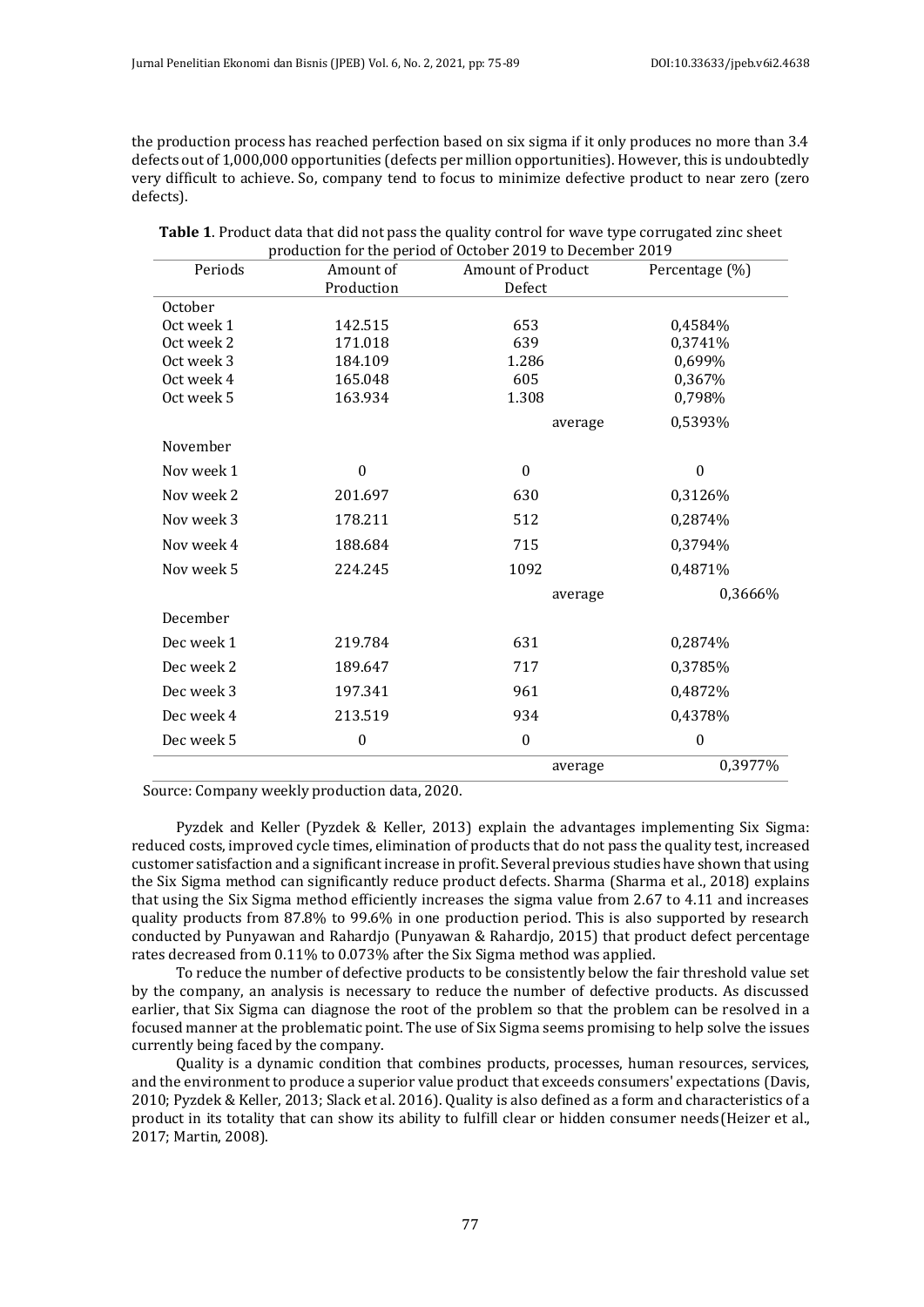The company needs to create a strategic system of how the steps should be taken and the essential points when implementing quality control (Choi, 2020). Strategy is needed because the determinants of quality consist raw materials, machines, production equipment, and labor which will cause varied effects on the final quality. So company needs to determine the suitable method in improving quality which can precisely target quality cost savings optimization (Ayhari, 2009; Kumar & Suresh, 2007)

Pande and Roland R. Cavanagh (Pande & Roland R.Cavanagh, 2002; Sharma et al., 2018) explain that Six Sigma is a concept that is almost close to perfection to meet consumer requirements. According to Gaspersz (Gaspersz, 2005) Six Sigma is a vision to improve quality towards a target of 3.4 errors from one million transaction periods for goods and services. So, by adopting the concept of Six Sigma in production process should be able to improve quality and reduce the error rate.

## **METHOD**

There are five stages in implementing quality improvement using the Six Sigma method, namely using the Define, Measure, Analyze, Improve and Control (DMAIC) method (Pete & Holpp, 2002). The Define stage is a step to analyze to determine the target where quality improvement using Six Sigma will be carried out. At this stage an action plan is drawn up and what must be done to improve each step of the process (Gaspersz, 2005). The Measure stage has three essential things that must be carried out: 1. Make a selection to determine the main quality characteristics (Critical to Quality) 2. Develop a plan to collect data 3. Measure the line of work at the output level. In the step of Analyze, things that must be done include 1. Determining the capabilities (capabilities) and stability of the process 2. Determining performance targets and characteristics of key quality (CTQ) 3. Conducting identify the root causes and sources of problems that impede quality.

Followed by Improve stage, this step begins by establishing a plan regarding what actions will be taken to implement the Six Sigma concept on the targets set in the previous step. Quality improvement is also prioritized to reduce the DPMO value to near zero and increase the sigma value closer to the Six Sigma value (Gaspersz 2005). After all, we continue with Control as the last stage in the implementation of Six Sigma.

In this study, the population is the entire production of corrugated zinc steel from January 2019 - December 2019 at observed company. The samples in this study were corrugated zinc steel products that did not pass the quality test taken per week from October 2019 to December 2019.

Several methods of data collecting were used, including interviews, observation and documentation to gather a deep understanding of what is going on in the company. The analysis technique in this research is based on the principles of Six Sigma concepts. By using the DMAIC stage in Six Sigma, which are Define, Measure, Analyze, Improve, and Control, we can try to identify the cause of the problem, analyze the data, and formulate some fix to overcome the problem (Pete & Holpp, 2002).

# **RESULT AND DISCUSSION**

## **Define**

This research is carried out by follows the principles of DMAIC in Six Sigma. The very first stage in DMAIC is Define, followed by Measure, Analyze, Improve, and Control. The Define stage is the stage that describes the defect product problems which occurred in the corrugated zinc production. In the Define stage, we used data from the pre-survey, which explains the operational production flow, arranged in a SIPOC diagram in Figure 1.

Based on the interview with the production manager on the production site, Mr. Winarto, there are five types of defect classifications. The first defect category is UCL (Uneven Coating Layer), the second defect category is FZS (Folded Zinc Sheet), the third defect type is PZS (Perforated Zinc Sheet), the fourth defect type is CNFS (Cut Size Does Not Fit the Standard) and Type The last defect is TNFS (Thickness Does Not Appropriate to Standard).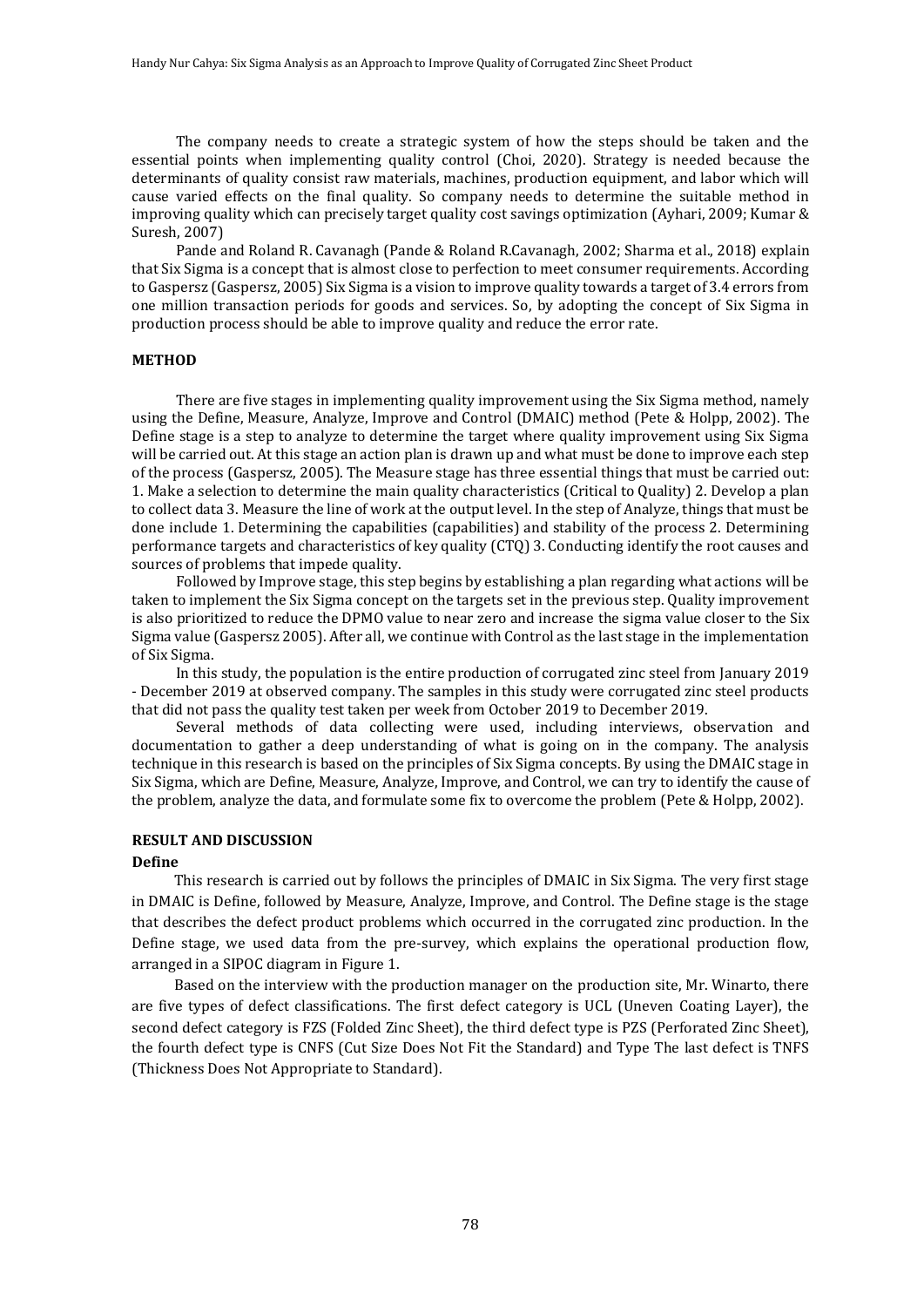

**Figure 1.** SIPOC Diagram of Zinc Wave Production Source: Primary data, 2020

# **Measure**

The Measure stage is carried out in two phases. The first stage is to process defect product data for October 2019 - December 2019 with a control chart (p-chart) and in the second stage by calculating the value of Defect per Million Order (DPMO) (Anthony, 2017). The calculation of the control limit (CL), upper control limit (UCL), and lower control limit (LCL) are based on the following applicable formula (Gaspersz, 2005):

Control Limit week one:

$$
CL = \overline{p} = \frac{\sum Defect\ products}{\sum total\ products}
$$
  
CL =  $\overline{p} = \frac{10683}{2439752}$   
CL =  $\overline{p} = 0.00437872$ 

Upper Control Limit week one:

UCL = 
$$
\bar{p} + 3\sqrt{\frac{p(1-\bar{p})}{n}}
$$
  
UCL = 0,0044 + 3 $\sqrt{\frac{0,0044 (1-0,0044)}{142515}}$   
UCL = 0,00407938

Lower Control Limit week one:

$$
LCL = \overline{p} - 3 \sqrt{\frac{p_{(1-\overline{p})}}{n}}
$$
  
LCL = 0,0039 - 3  $\sqrt{\frac{0.0044 (1-0.0044)}{142515}}$   
LCL = 0,00385402

This calculation is repeated for all data available using the same method, and the result can be found in Table 2 below: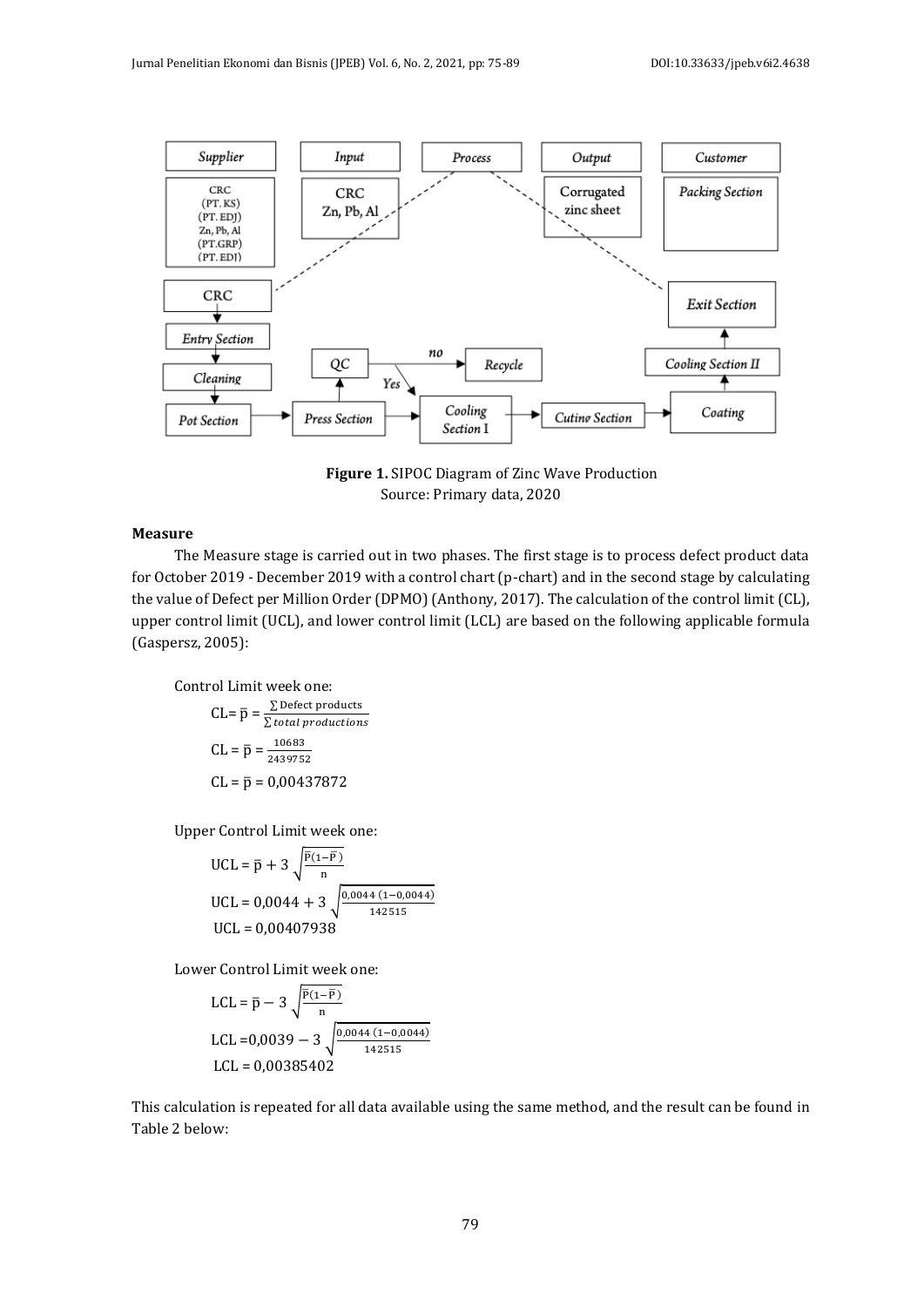| Time Frame | Amount of<br>Production | Amount<br>of Defect | Proportion       | CL               | UCL      | LCL              |
|------------|-------------------------|---------------------|------------------|------------------|----------|------------------|
| Oct week 1 | 142.515                 | 653                 | 0,0046           | 0,0044           | 0,0049   | 0,0039           |
| Oct week 2 | 171.018                 | 639                 | 0,0037           | 0,0044           | 0,0049   | 0,0039           |
| Oct week 3 | 184.109                 | 1.286               | 0,0070           | 0,0044           | 0,0048   | 0,0039           |
| Oct week 4 | 165.048                 | 605                 | 0,0037           | 0,0044           | 0,0049   | 0,0039           |
| Oct week 5 | 163.934                 | 1.308               | 0,0080           | 0,0044           | 0,0049   | 0,0039           |
| Nov week 1 | 0                       | $\boldsymbol{0}$    | $\boldsymbol{0}$ | $\boldsymbol{0}$ | $\theta$ | $\Omega$         |
| Nov week 2 | 201.697                 | 630                 | 0,0031           | 0,0044           | 0,0048   | 0,0039           |
| Nov week 3 | 178.211                 | 512                 | 0,0029           | 0,0044           | 0,0048   | 0,0039           |
| Nov week 4 | 188.684                 | 715                 | 0,0038           | 0,0044           | 0,0048   | 0,0039           |
| Nov week 5 | 224.245                 | 1092                | 0,0049           | 0,0044           | 0,0048   | 0,0040           |
| Dec week 1 | 219.784                 | 631                 | 0,0029           | 0,0044           | 0,0048   | 0,0040           |
| Dec week 2 | 189.647                 | 717                 | 0,0038           | 0,0044           | 0,0048   | 0,0039           |
| Dec week 3 | 197.341                 | 961                 | 0,0049           | 0,0044           | 0,0048   | 0,0039           |
| Dec week 4 | 213.519                 | 934                 | 0,0044           | 0,0044           | 0,0048   | 0,0040           |
| Dec week 5 | $\mathbf{0}$            | $\boldsymbol{0}$    | $\theta$         | $\theta$         | $\Omega$ | $\boldsymbol{0}$ |

**Table 2.** Calculation Results Data CL, UCL and LCL

Source: Primary data (processed), 2020



**Figure 2.** Control Diagram Source: Primary data (processed), 2020

Figure 2 above shows the proportion of defects. Several productions periods show defect proportion value exceeds the upper control limit and the lower control limit. They are October week three and October week five significantly pointing far higher than the upper control limit. And the other side, November week two, November week three and December week one, point far below the lower control limit.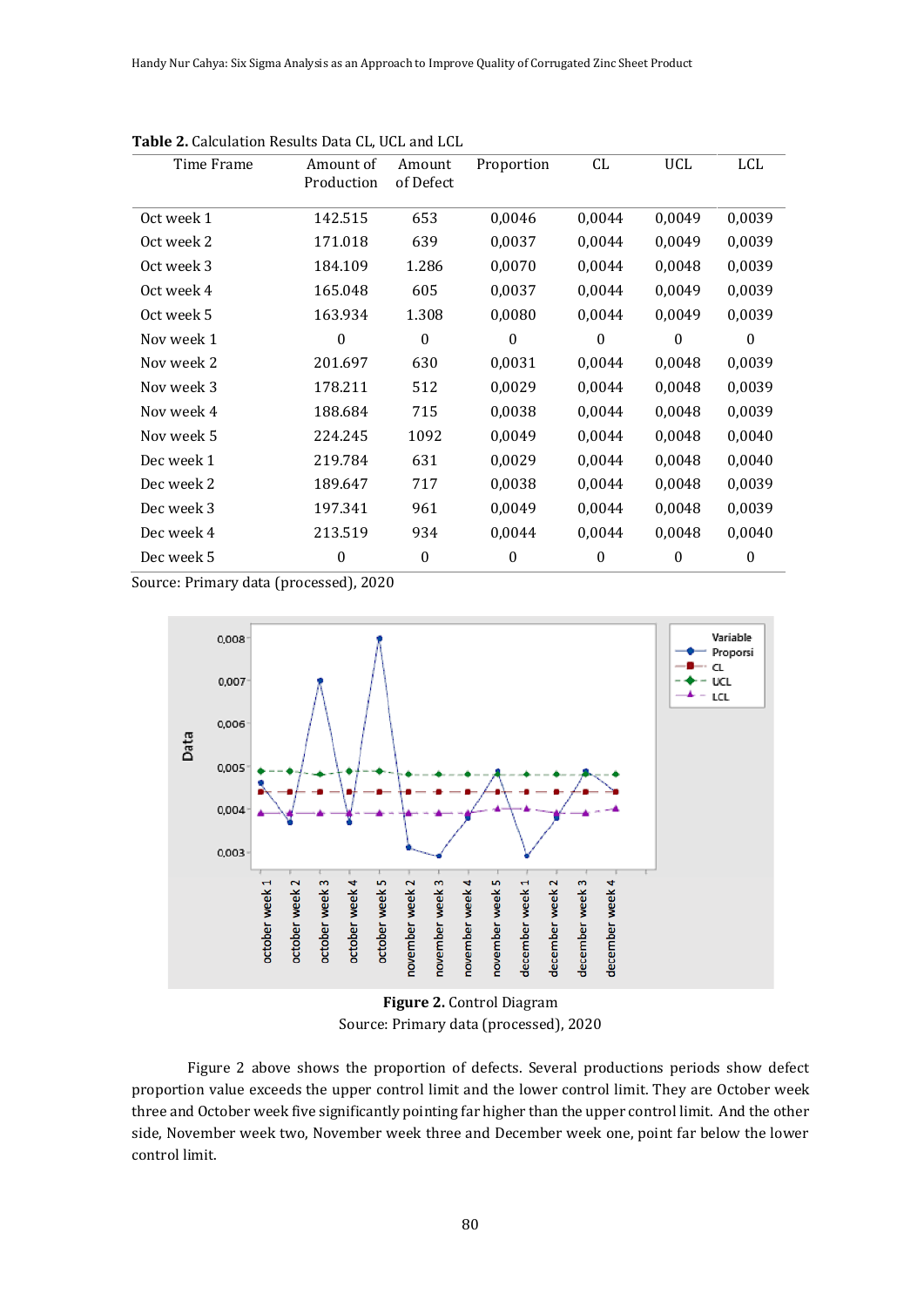The value that comes out of the upper control limit (UCL) and lower control limit (LCL) areas can be considered undesirable values (Indrawati & Isnaini Dwi Ningsih, 2018). This shows that the production process is in an unstable condition. So further analysis is needed to determine the factors causing this instability in the production process.

| Time Frame | Amount of<br>Production | Amount<br>of Defect | <b>CTQ</b>       | DP <sub>0</sub> | <b>DPMO</b>      | Sigma<br>Level |
|------------|-------------------------|---------------------|------------------|-----------------|------------------|----------------|
| Oct week 1 | 142.515                 | 653                 | 5                | 0,000916        | 916,3948         | 4,62           |
| Oct week 2 | 171.018                 | 639                 | 5                | 0,000747        | 747,2898         | 4,68           |
| Oct week 3 | 184.109                 | 1.286               | 5                | 0,001397        | 1396,999         | 4,49           |
| Oct week 4 | 165.048                 | 605                 | 5                | 0,000733        | 733,1201         | 4,68           |
| Oct week 5 | 163.934                 | 1.308               | 5                | 0,001596        | 1595,764         | 4,45           |
| Nov week 1 | $\mathbf{0}$            | $\theta$            | $\mathbf{0}$     | $\mathbf{0}$    | $\boldsymbol{0}$ | $\mathbf{0}$   |
| Nov week 2 | 201.697                 | 630                 | 5                | 0,000625        | 624,6994         | 4,73           |
| Nov week 3 | 178.211                 | 512                 | 5                | 0,000575        | 574,5998         | 4,77           |
| Nov week 4 | 188.684                 | 715                 | 5                | 0,000758        | 757,8809         | 4,68           |
| Nov week 5 | 224.245                 | 1092                | 5                | 0,000974        | 973,9348         | 4,6            |
| Dec week 1 | 219.784                 | 631                 | 5                | 0,000574        | 574,2001         | 4,75           |
| Dec week 2 | 189.647                 | 717                 | 5                | 0,000756        | 756,1417         | 4,68           |
| Dec week 3 | 197.341                 | 961                 | 5                | 0,000974        | 973,9486         | 4,6            |
| Dec week 4 | 213.519                 | 934                 | 5                | 0,000875        | 874,8636         | 4,63           |
| Dec week 5 | $\Omega$                | $\theta$            | $\boldsymbol{0}$ | $\theta$        | $\theta$         | $\Omega$       |
|            | <b>Averages</b>         |                     |                  | 0,000885        | 884,6028         | 4,64           |

|  | Table 3. Calculation of DPO, DPMO and Sigma Level |
|--|---------------------------------------------------|
|  |                                                   |

Source: Primary data (processed), 2020

Based on the results of DPMO calculations on corrugated zinc production available on Table 3, we got average value of 884,6028. This value then converted into a table of Sigma Level which classified as 4.64 sigma. This means continuous improvement is needed to reach the 6-sigma level.

# **Analyze**

In the Analyze stage, the root causes of defect products are identified using Pareto diagrams and causal diagrams. The Pareto diagram is used to determine the proportion of the most dominant type of defect. In contrast, the cause-and-effect diagram determines the factors that cause the appearance of defect products. Before further analyze, Table 4 below show the result of Calculation of Defect Products.

| <b>Table 4.</b> Result of Calculation of Defect Products |  |
|----------------------------------------------------------|--|
|----------------------------------------------------------|--|

| <b>Defects Classification</b>            | <b>Amount of Defect</b> | Percentage |
|------------------------------------------|-------------------------|------------|
| Folded zinc sheet (FZS)                  | 4545                    | 42.54 %    |
| Cut size does not meet standard (CNMS)   | 4077                    | 38,16 %    |
| Thickness not meet up to standard (TNMS) | 1074                    | 10,05 %    |
| Uneven coating layer (UCL)               | 609                     | 5.70 %     |
| Perforated zinc sheet (PZS)              | 378                     | 3.54%      |
| TOTAL                                    | 10683                   | 100%       |
|                                          |                         |            |

Source: Primary data, 2020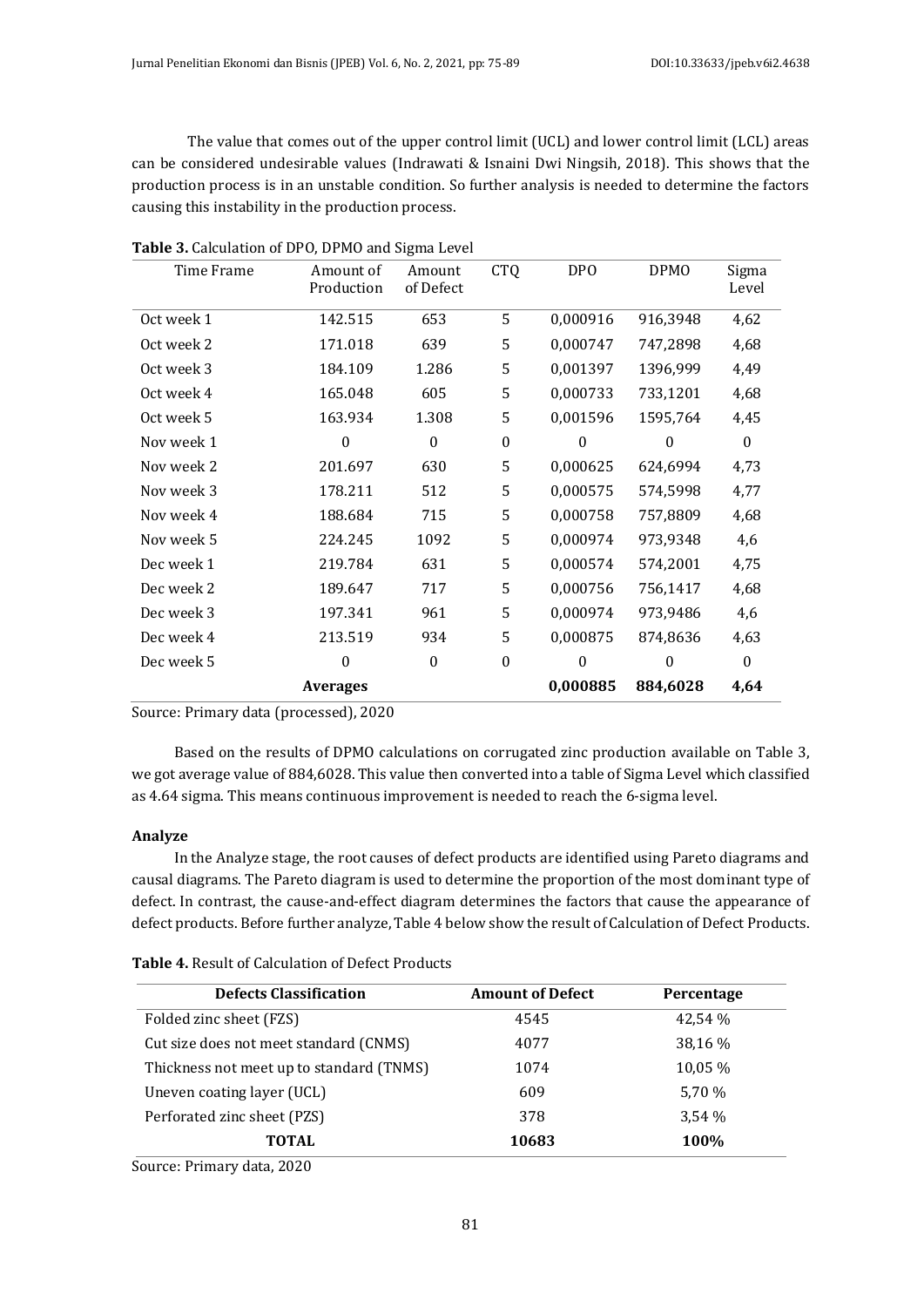Based on the Table 4, there are five main types of defects, namely: Folded Zinc Sheet (FZS) of 42.54%, Cut Size Does Not Appropriate to Standard (CNMS) by 38.16%, Thickness Does Not Appropriate to Standard (TNMS) by 10.05%, Uneven Coating Layer (UCL) of 5.70 % and 3.54% for Perforated Zinc Sheet (PZS). The proposed improvement will focus on the five types of defects because these defects have a significant impact on the quality of the output produced.

Knowing those problem, the next stage of this research is carried out by finding the cause of the problem. The fishbone diagram is then used to determine what factors are the causes of defect products in the wave zinc production process (Ayhari, 2009). At the stage of compiling the cause-and-effect diagram, interviews conducted with production labor on the site. The purpose involving the direct labor on the production site is to make sure that we got valid information causing those all problem, as the labor on production site are the one who have daily contact with all of those problems. The interview discusses the factors causing defects in the wave zinc production process. Every main problem we discussed earlier are meant to be discussed with labor on site to gain deep understanding about what is causing the problem. The result is then described in the following fishbone diagram. The result can be seen as in Figure 4 to Figure 8 shown below.



**Figure 4.** Cause and Effect Diagram of Folded Zinc Sheet Source: Primary data (processed), 2020

Figure 4 shows the result of what causing the problem of Folded Zinc Place. There are 3 factor causing folded zinc plate often re occurred in the process of production. They are man factor, machine factor, and method factor. On the Man factor, we can understand the root causing problem, such lack of careful caused by less supervision and, the labor itself tend to over believe to the machine, so they tent just to ignore and does not performing check and recheck for the configuration. Machine factor can we understand caused by system error because of lack of maintenance, no regular maintenance is performed, and so on. Sometimes the conveyor belt just moves to fast, this caused by the labor does not perform check and re check so that the configuration does not fit to the changing materials being processed. This is also caused by the method because the labor does not always follow the SOPs available in performing each task.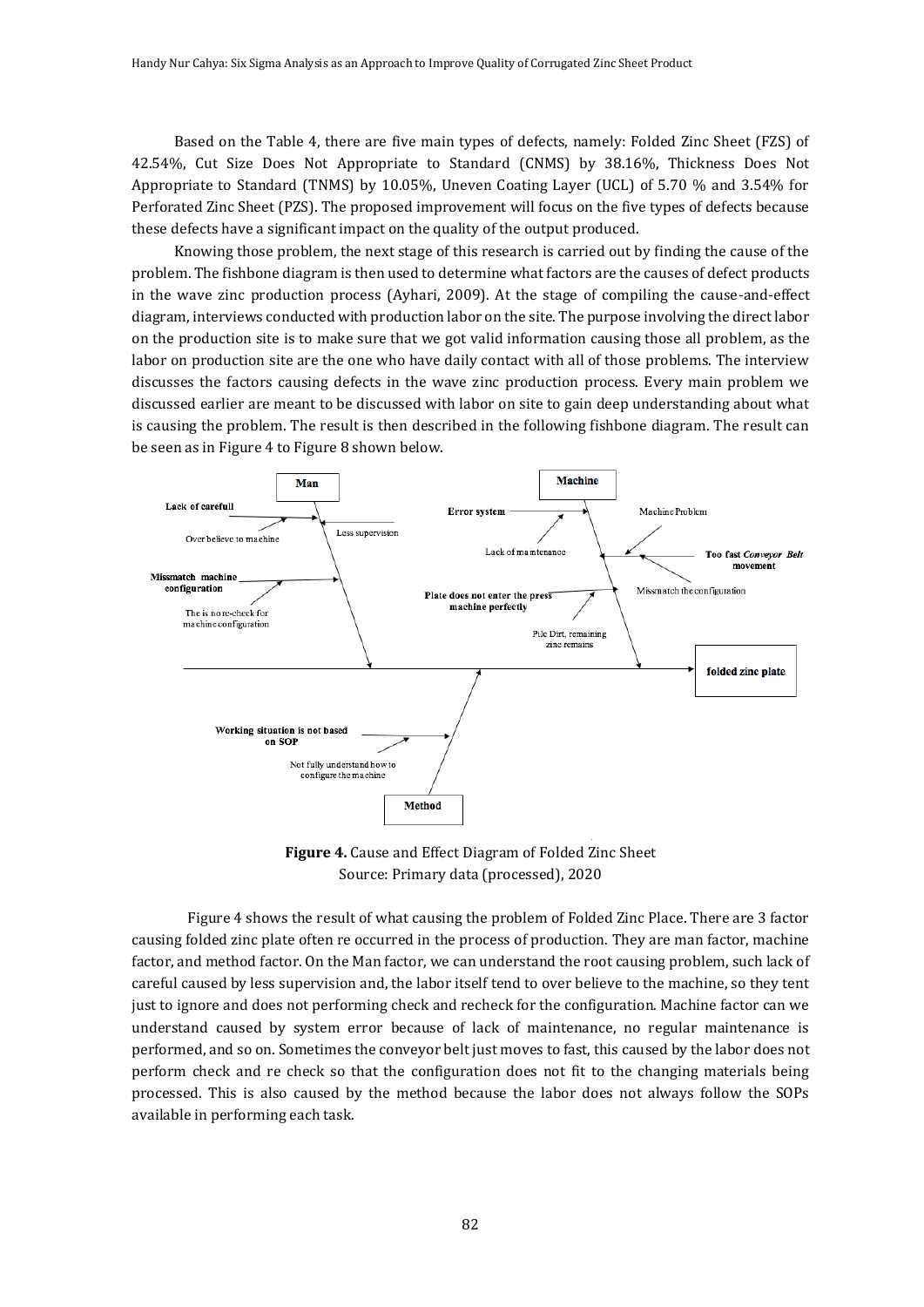

**Figure 5**. Cause and Effect Diagram of Cut Size Does Not Appropriate to Standard Source: Primary data (processed), 2020



**Figure 6.** Cause and Effect Diagram of Thickness Not Meet Up to Standard Source: Primary data (processed), 2020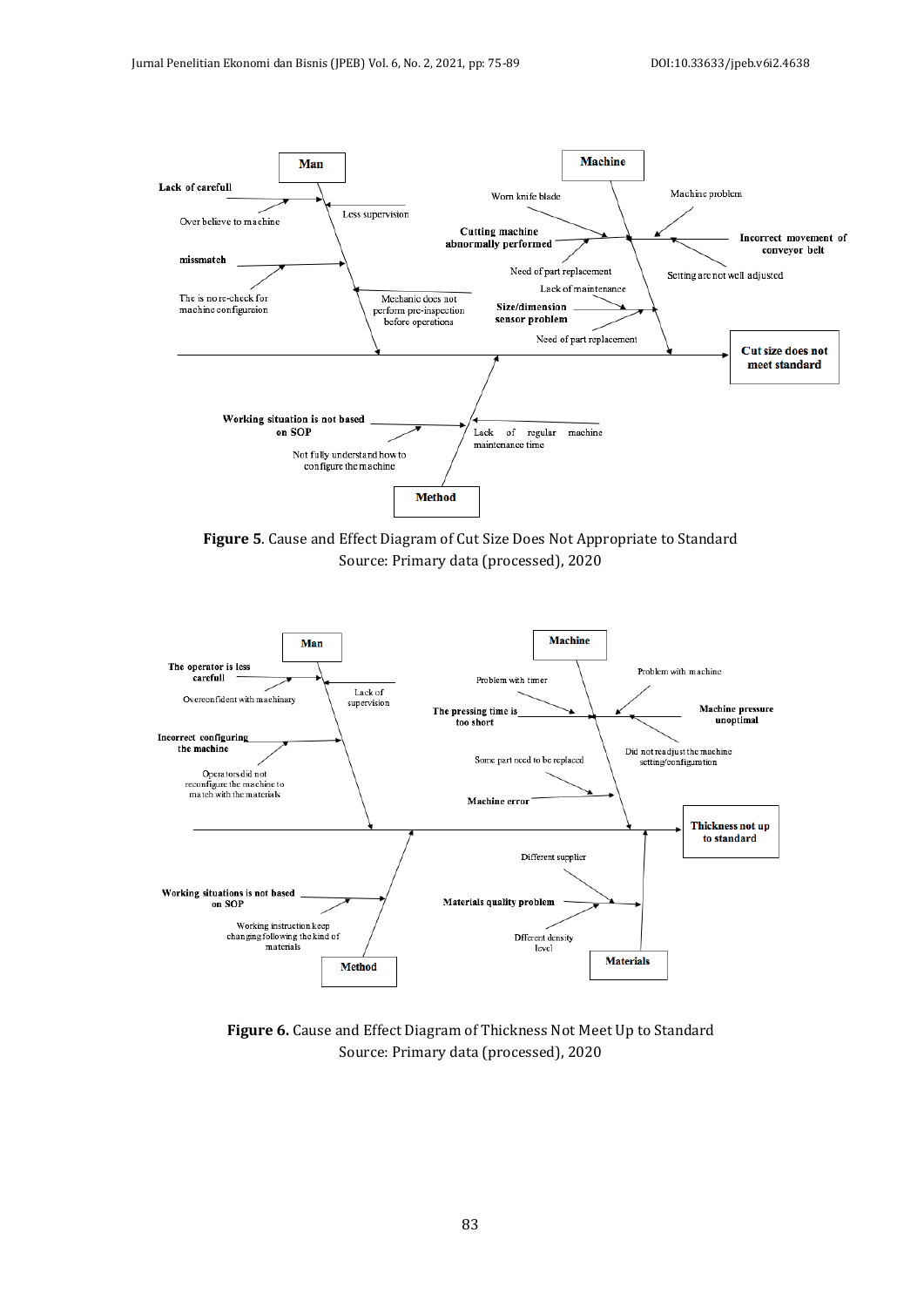

**Figure 8.** Cause and Effect Diagram of Perforated Zinc Sheet Source: Primary data (processed), 2020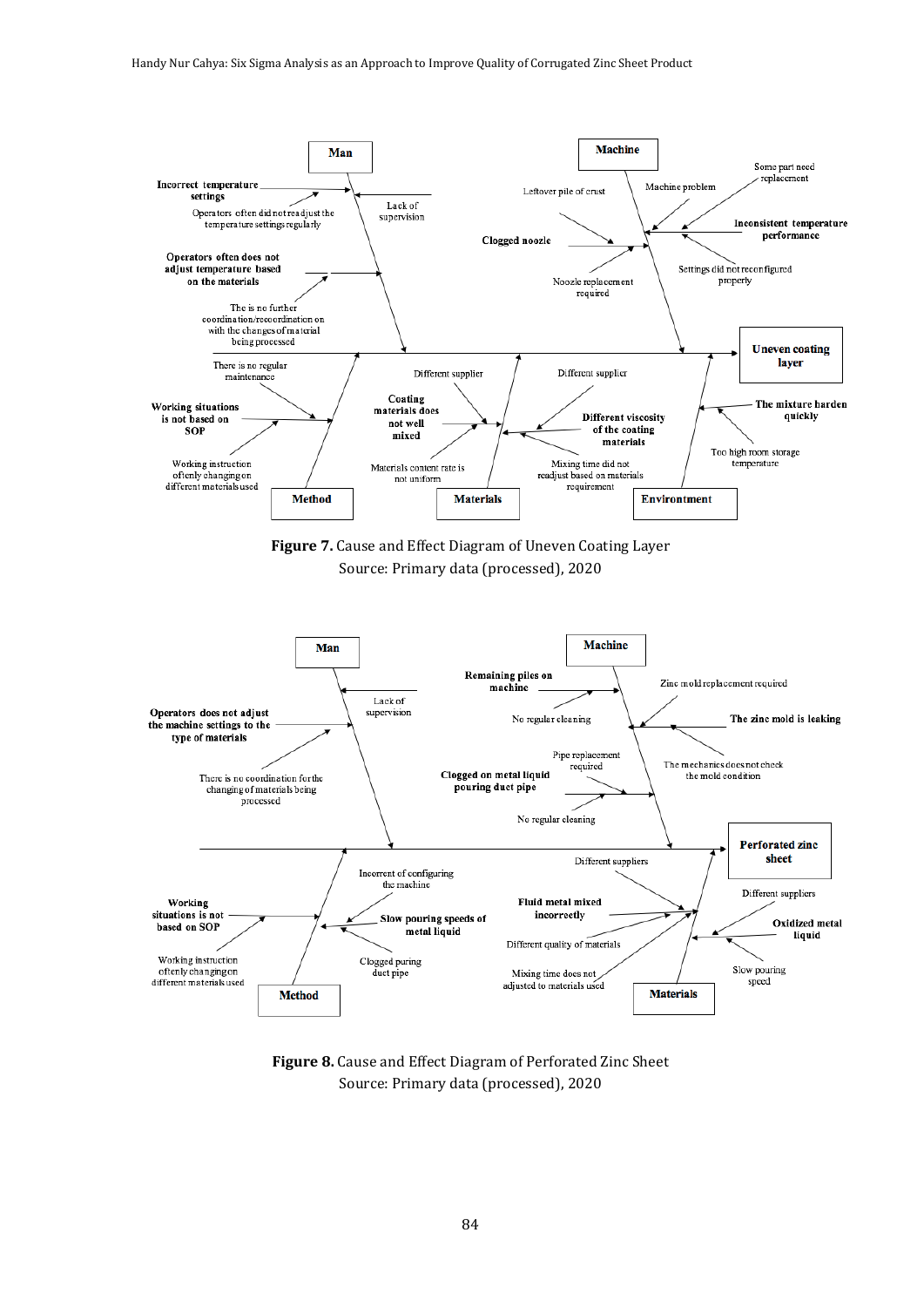#### **Improve**

The Improve stage is a stage to provide recommendations for improvements to overcome the problem found. The model of the 5W + 1H method is used in this improvement stage (Anthony, 2017). Based on the Define, Measure and Analyze analysis, several main factors cause defect products. They are namely Human (Man), Machine, Method, Material, and Environment.

Proposed improvements to the Human factor by providing skills training, performance evaluation, and knowledge on the importance of maintaining quality to employees (Bozionelos et al., 2020; Kelly et al., 2021; Reichler et al., 2020). On the Machine factor, by providing skill training to machine technicians and making regular schedules for maintenance (Bozionelos et al., 2020). And its strongly recommended to perform such routine worn component replacement. In the Method factor, by providing training in understanding the importance of following SOPs, employees understand the function of the SOP itself.

In the Material factor, by marking each raw material which contains certain information or notes, or special treatment for each different. As well as separating raw materials that do not meet QC standards and providing detailed notes (Check Sheet) regarding any standards that these materials cannot meet to do a return. In Environmental factors, the proposed improvement is the intensive monitoring for the room temperature and production machines. This can be done by installing room thermometer sensors in each raw material and production warehouse to perform such effective temperature monitoring.

## **Control**

At this stage, suggestions in the form of Control Proposal are built. Based on the results of the analysis from the previous stage, and focus deep underdiscusses the Production Manager and representatives from the management, the Control Proposal include:

- 1. Reset the machine according to the SOP and according to the type of raw material used.
- 2. Provide training to each operator, such as adjusting settings conveyor belts with press machines and cutting machines, regulating machine temperatures, and checking the type of raw material before use.
- 3. Ensure that the SOP is adequately implemented and correctly during the production process.
- 4. Provide skills training to technicians and make check sheets for machine monitoring and check sheets for machine maintenance.
- 5. Checking configuration needed for the raw materials received before entering the production stage.
- 6. Marking raw materials based on specifications and suppliers of origin.

# **CONCLUSION AND RECOMMENDATION**

## **Conclusions**

Five factors cause defect products in corrugated zinc production found on this research. The first factor is Human, where at work the employees are less careful when operating machines, poor coordination between SPV and operators and less strict supervision during the production process. The second factor is the Method, at work, employees do not perform procedures according to the SOPs, this is because employees do not fully understand the work procedures in the SOPs.

The third factor is the Machine factor, the machine often does not work normally because there are parts that need to be replaced and there is no regular maintenance performed. The fourth factor is Materials, the quality of the materials is different from each supplier. So, it a must to make some adjustments for each raw material during the production process. The fifth factor is the Environment, where inconsistent room temperature causes changes in the quality of raw materials and cause unintended result in the production stage.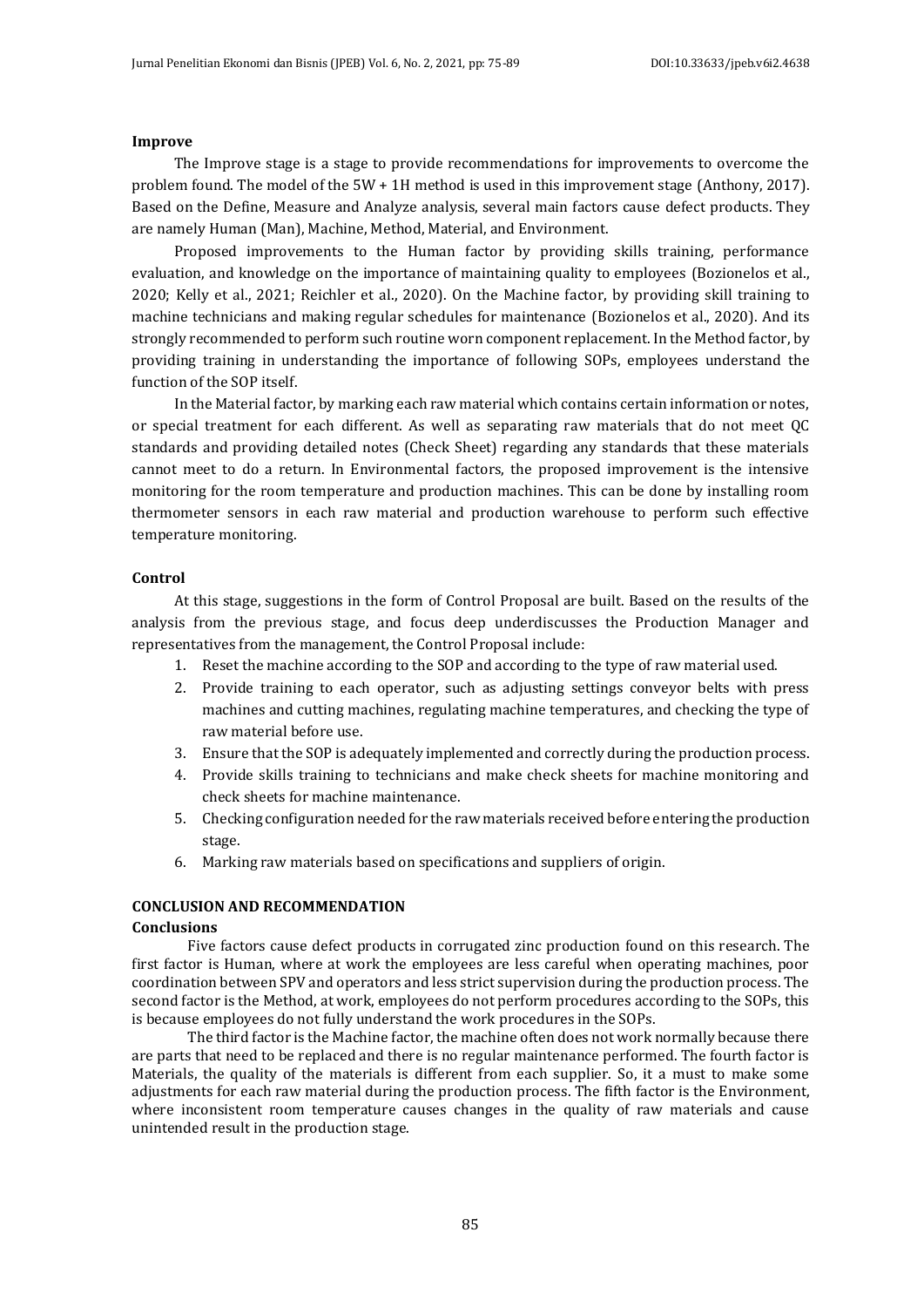#### **Recommendation**

By using Six Sigma, company can determine the factors causing defect products on their operations. Then, the company will be able to make corrective policies to fix the problem and minimize the same problem in their future operations. Before the work process begins, it is necessary to have a brief briefing to fully understand the details and work procedures according to the established SOPs (Castro-Rodríguez et al., 2020; Nobori et al., 2014; Park-Lee, 2020). Providing regular training to improve employee skills and work motivation is also necessary to conduct (Bozionelos et al., 2020; Kelly et al., 2021; Reichler et al., 2020).

Employee performance appraisal is also needed to be used as motivation for the employee to perform better and encourage them to compete to give their best productivity (Islami et al., 2018; Nair & Salleh, 2015; Sanyal & Biswas, 2014). Communication and further actions with suppliers must be improved so that the quality of raw materials sent is uniform and in accordance with the specifications required by the company. So, the product defects caused by raw materials factors which not comply with company standards can be minimized (Huaccho Huatuco et al., 2020; Saghiri & Wilding, 2021).

When the production process is running, coordination between supervisor and employees and overall during the production process must constantly be improved so that errors affect quality degradation can be minimized (Afridi et al., 2020). Giving certain marks to the raw materials based on specifications and suppliers of origin and do double checks each time raw materials are received from suppliers to make sure meets the company's quality standard.

# **REFERENCES**

- Afridi, F., Dhillon, A., Li, S. X., & Sharma, S. (2020). Using social connections and financial incentives to solve coordination failure: A quasi-field experiment in India's manufacturing sector. *Journal of Development Economics*, *144*, 102445. https://doi.org/10.1016/j.jdeveco.2020.102445
- Anthony, M. B. (2017). *Usulan Penurunan Tingkat Kecacatan Produk Pelat Baja Dengan Metode Six Sigma*. *3*(2), 41–48.
- Ayhari. (2009). *Manajemen Produksi* (Edisi 4). BPFE.
- Bozionelos, N., Lin, C. H., & Lee, K. Y. (2020). Enhancing the sustainability of employees' careers through training: The roles of career actors' openness and supervisor support. *Journal of Vocational Behavior*, *117*, 103333. https://doi.org/10.1016/j.jvb.2019.103333
- Castro-Rodríguez, C., Solís-García, G., Mora-Capín, A., Díaz-Redondo, A., Jové-Blanco, A., Lorente-Romero, J., Vázquez-López, P., & Marañón, R. (2020). Briefings: A Tool to Improve Safety Culture in a Pediatric Emergency Room. *Joint Commission Journal on Quality and Patient Safety*, *46*(11), 617–622. https://doi.org/10.1016/j.jcjq.2020.08.004
- Choi, T. M. (2020). Innovative "Bring-Service-Near-Your-Home" operations under Corona-Virus (COVID-19/SARS-CoV-2) outbreak: Can logistics become the Messiah? *Transportation Research Part E: Logistics and Transportation Review*, *140*(April), 101961. https://doi.org/10.1016/j.tre.2020.101961
- Davis, D. L. G. & S. B. (2010). *Quality Management for Organizational Excellent Introduction to Total Quality 6 th edition*.
- Desai, D. (2017). *Competitive advantage through Six Sigma at plastic injection molded parts manufacturing unit A case study*. *8*(4), 411–435. https://doi.org/10.1108/IJLSS-06-2016-0022
- Ferreira, J. J. M., Fernandes, C. I., Alves, H., & Raposo, M. L. (2015). Drivers of innovation strategies: Testing the Tidd and Bessant (2009) model. *Journal of Business Research*, *68*(7), 1395–1403. https://doi.org/10.1016/j.jbusres.2015.01.021

Gaspersz, V. (2005). *Total Quality Management*. Gramedia Pustaka Utama.

GUAN, J. C., YAM, R. C. M., Tang, E. P. Y., & Lau, A. K. W. (2009). Innovation strategy and performance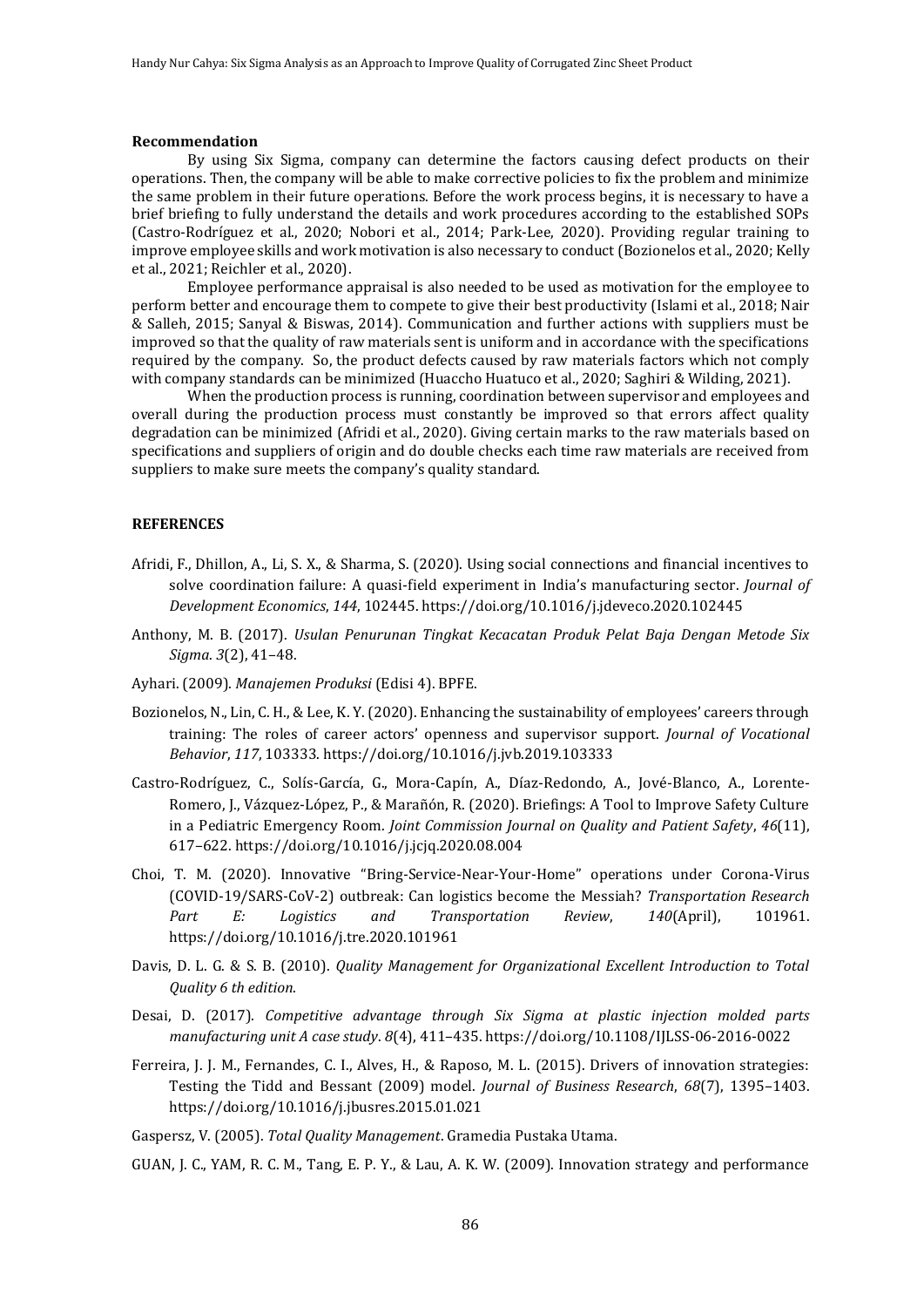during economic transition: Evidences in Beijing, China. *Research Policy*, *38*(5), 802–812. https://doi.org/10.1016/j.respol.2008.12.009

- Heizer, Jay., dan R. B. (2017). *Manajemen Operasi : Manajemen Keberlangsungan dan Rantai Pasokan, Edisi 11*. Salemba Empat.
- Heizer, J., Render, B., & Munson, C. (2017). *Operations Management* (12th ed.). Pearson Education, Inc.
- Herron, C., & Hicks, C. (2008). The transfer of selected lean manufacturing techniques from Japanese automotive manufacturing into general manufacturing (UK) through change agents. *Robotics and Computer-Integrated Manufacturing*, *24*(4), 524–531. https://doi.org/10.1016/j.rcim.2007.07.014
- Hsu, M. H., Chang, C. M., & Chuang, L. W. (2015). Understanding the determinants of online repeat purchase intention and moderating role of habit: The case of online group-buying in Taiwan. *International Journal of Information Management*, *35*(1), 45–56. https://doi.org/10.1016/j.ijinfomgt.2014.09.002
- Huaccho Huatuco, L., Smart, J., Calinescu, A., & Sivadasan, S. (2020). Complexity transfer in suppliercustomer systems. *Production Planning and Control*, *0*(0), 1–13. https://doi.org/10.1080/09537287.2020.1762135
- Indrawati, T., & Isnaini Dwi Ningsih, N. (2018). PENERAPAN STATISTICS PROCESS CONTROL DALAM PENGAMATAN SIFAT FISIKA DAN KIMIA AIR BUANGAN DARI AIR CONDITIONING (AC) Titik Indrawati 1 dan Nunung Isnaini Dwi Ningsih 2. *INTEGRATED LAB JOURNAL*, *06*, 39–46.
- Islami, X., Mulolli, E., & Mustafa, N. (2018). Using Management by Objectives as a performance appraisal tool for employee satisfaction. *Future Business Journal*, *4*(1), 94–108. https://doi.org/10.1016/j.fbj.2018.01.001
- Jirasukprasert, P., Garza-Reyes, J. A., Kumar, V., & Lim, M. K. (2015). A six sigma and dmaic application for the reduction of defects in a rubber gloves manufacturing process. *International Journal of Lean Six Sigma*, *5*(1), 2–22. https://doi.org/10.1108/IJLSS-03-2013-0020
- Kelly, K., Valtchanov, D., & Webb, A. (2021). Behavioral implications of using an online slot machine game to motivate employees: A cautionary tale. *Accounting, Organizations and Society*, *89*, 101196. https://doi.org/10.1016/j.aos.2020.101196
- Kementrian Perindustrian Indonesia. (2020). *Daftar Perusahaan Baja di Indonesia*.
- Kumar, S. A., & Suresh, N. (2007). *Productions and Operations Management* (2nd ed.). New Age International Publishers.
- Kunamaneni, S., Jassi, S., & Hoang, D. (2019). Promoting reuse behaviour: Challenges and strategies for repeat purchase, low-involvement products. *Sustainable Production and Consumption*, *20*, 253– 272. https://doi.org/10.1016/j.spc.2019.07.001
- Lyu, Z., Lin, P., Guo, D., & Huang, G. Q. (2020). Towards Zero-Warehousing Smart Manufacturing from Zero-Inventory Just-In-Time production. *Robotics and Computer-Integrated Manufacturing*, *64*, 101932. https://doi.org/10.1016/j.rcim.2020.101932
- Malviya, R. (2021). Agile manufacturing. In *Lean Tools in Apparel Manufacturing* (pp. 399–421). Elsevier. https://doi.org/10.1016/B978-0-12-819426-3.00011-4
- Marques, P. A. de A., & Matthé, R. (2017). Six Sigma DMAIC project to improve the performance of an aluminum die casting operation in Portugal. *International Journal of Quality and Reliability Management*, *34*(2), 307–330. https://doi.org/10.1108/IJQRM-05-2015-0086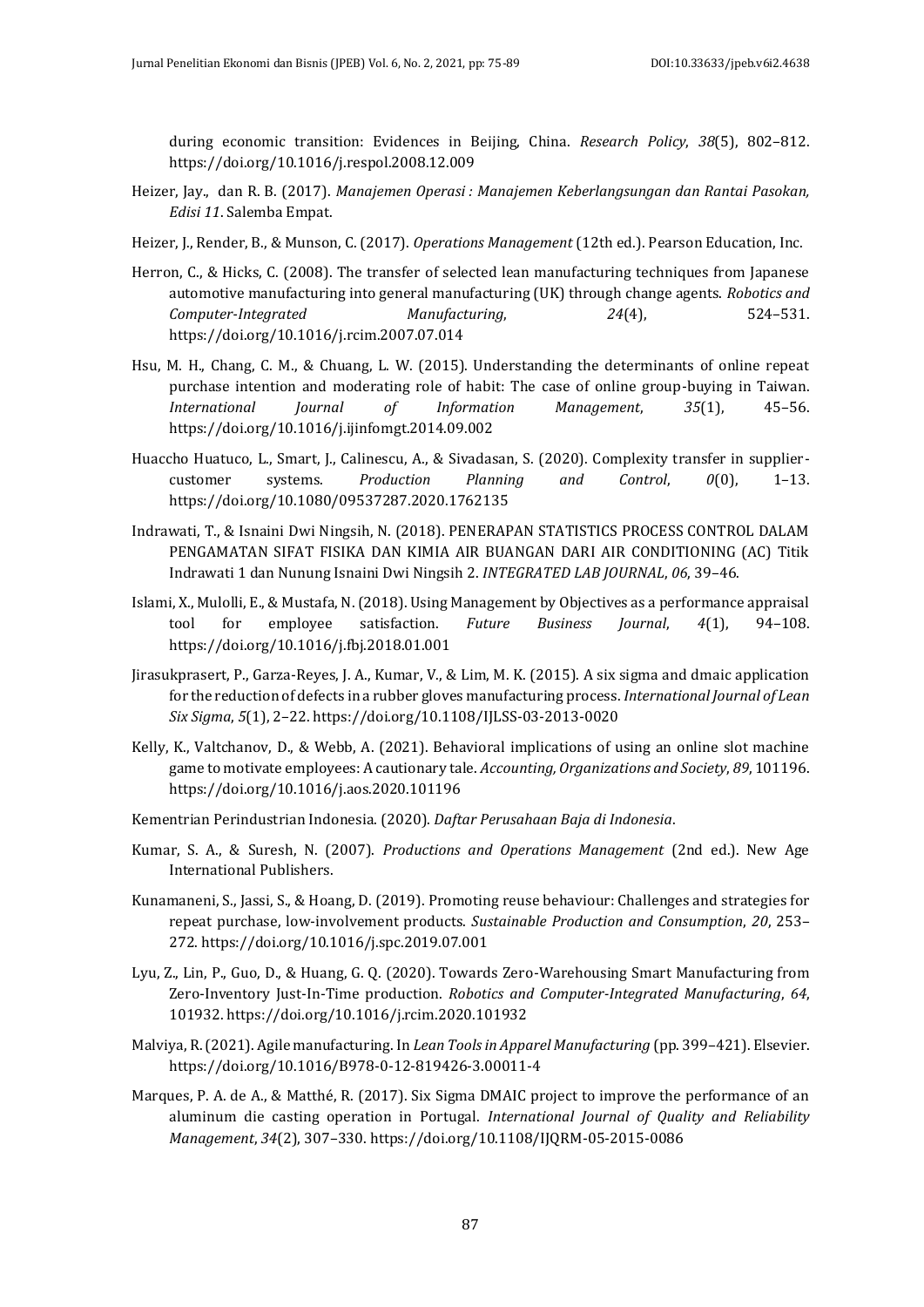- Martin, J. W. (2008). *Operational Excellence: Using Lean Six Sigma to Translate Customer Value through Global Supply Chains*. Auerbach Publications.
- Nair, M. S., & Salleh, R. (2015). Linking Performance Appraisal Justice, Trust, and Employee Engagement: A Conceptual Framework. *Procedia - Social and Behavioral Sciences*, *211*, 1155–1162. https://doi.org/10.1016/j.sbspro.2015.11.154
- Navío-Marco, J., Bujidos-Casado, M., & Rodrigo-Moya, B. (2019). Coopetition as an innovation strategy in the European Union: Analysis of the German case. *Industrial Marketing Management*, *82*, 9–14. https://doi.org/10.1016/j.indmarman.2019.05.014
- Nobori, J., Ishida, H., Inoue, A., Yoshikawa, T., Kimura, E., & Ishihara, K. (2014). EPA-0621 Ultra-short daily briefings for sick-listed employees with psychological problems strengthen the sense of coherence in occupational healthcare. *European Psychiatry*, *29*, 1–2. https://doi.org/10.1016/s0924-9338(14)78001-0
- Pande, N., & Roland R.Cavanagh. (2002). *The Six Sigma Way Bagaimana GE, Motorola & Perusahaan Terkenal Lainnya Mengasah Kinerja Mereka*. ANDI.
- Park-Lee, S. (2020). Contexts of briefing for service design procurements in the Finnish public sector. *Design Studies*, *69*, 100945. https://doi.org/10.1016/j.destud.2020.05.002
- Pete, & Holpp. (2002). *What is Six Sigma*. ANDI.
- Prendeville, S., & Bocken, N. (2017). Sustainable Business Models through Service Design. *Procedia Manufacturing*, *8*, 292–299. https://doi.org/10.1016/j.promfg.2017.02.037
- Punyawan, S. E., & Rahardjo, J. (2015). *Penurunan Kecacatan di PT Mulcindo Steel dengan Pendekatan Filosofi Six Sigma*. *3*(1), 7–14.
- Pyzdek, T., & Keller, P. (2013). *The Handbook for Quality Management*. Mc Graw Hill.
- Reichler, S. J., Murphy, S. I., Erickson, A. W., Martin, N. H., Snyder, A. B., & Wiedmann, M. (2020). Interventions designed to control postpasteurization contamination in high-temperature, shorttime-pasteurized fluid milk processing facilities: A case study on the effect of employee training, clean-in-place chemical modification, and preventive maintenance programs. *Journal of Dairy Science*, *103*(8), 7569–7584. https://doi.org/10.3168/jds.2020-18186
- Render, B., & Heizer, J. (2001). *Prinsip-Prinsip Manajemen Operasi*. Salemba Empat.
- Romdony, J., Lucky, M., & Rosmandi, N. (2018). Pengaruh Merek, Promosi, dan Kualitas Produk Terhadap Keputusan Pembelian Bola Sepak. *Ikhraith-Humaniora*, *2*, 2.
- Saghiri, S., & Wilding, R. (2021). On the effectiveness of supplier development programs: The role of supply-side moderators. *Technovation*, 103, 102234. https://doi.org/10.1016/j.technovation.2021.102234
- Sanyal, M. K., & Biswas, S. B. (2014). Employee Motivation from Performance Appraisal Implications: Test of a Theory in the Software Industry in West Bengal (India). *Procedia Economics and Finance*, *11*, 182–196. https://doi.org/10.1016/s2212-5671(14)00187-7
- Schmuck, R., & Benke, M. (2020). An overview of innovation strategies and the case of Alibaba. *Procedia Manufacturing*, *51*, 1259–1266. https://doi.org/10.1016/j.promfg.2020.10.176
- Sharma, R., Gupta, P., & Saini, V. (2018). Six Sigma Dmaic Methodology Implementation in Automobile Industry: a Case Study 2. *Journal of Manufacturing Engineering*, *13*(1), 42–050.
- Slack, N., Brandon-Jones, A., & Johnston, R. (2016). Operations Management. In *Pearson Education Limited* (8th ed.). Pearson Education Limited.